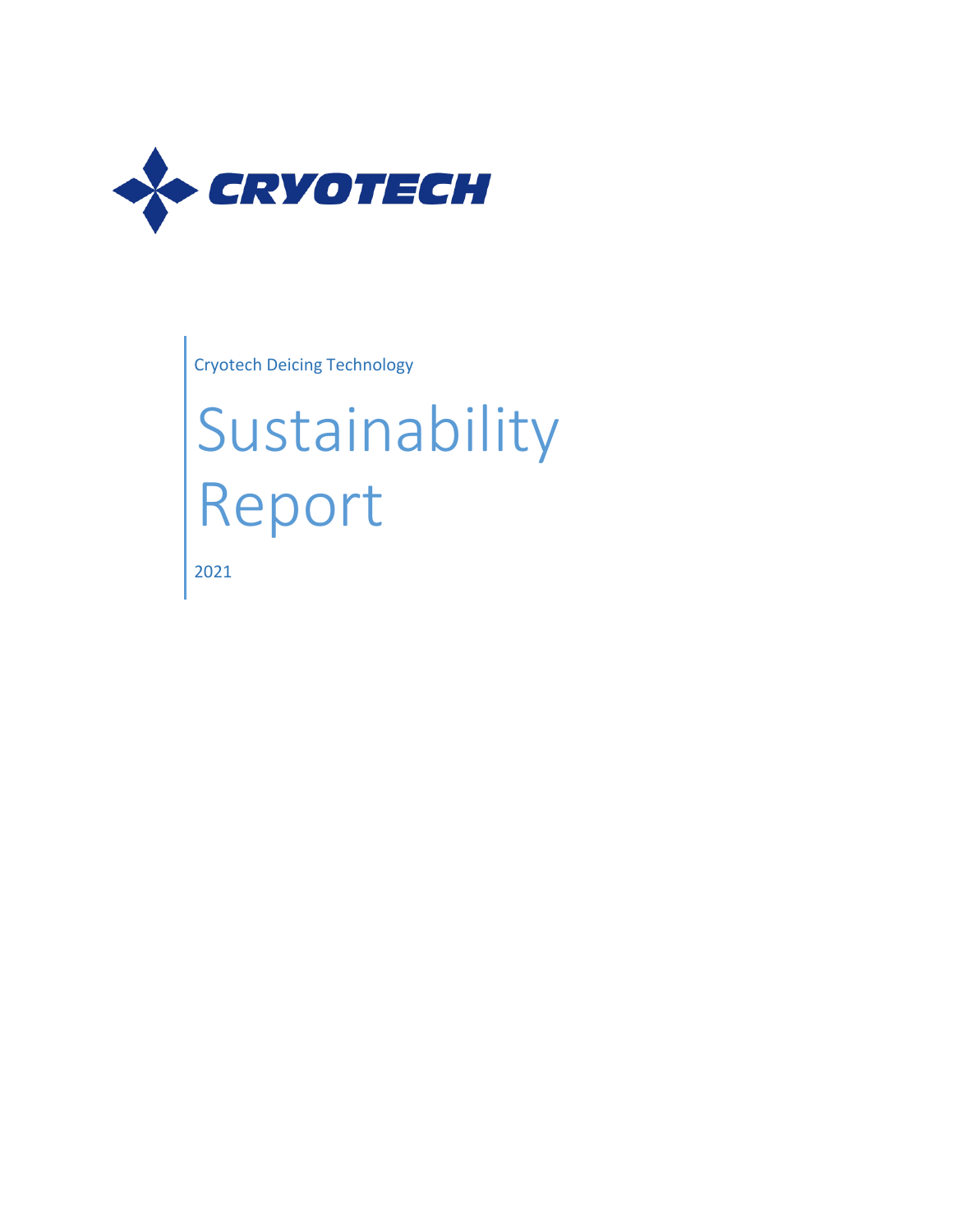#### **About Cryotech Deicing Technology**

Cryotech Deicing Technology is a division of General Atomics International Services Corporation, a San Diego based company specializing in energy-related research and product development. Cryotech's core business focus is de/anti-icing. Continued growth and expansion over the years has resulted in operation within six market segments, with multiple product offerings in each.

In 1992, General Atomics purchased the deicing business of Chevron Chemical Company. Included in the acquisition was the production facility at Fort Madison, Iowa, plus all patents, processes and rights developed by Chevron. The business was renamed Cryotech Deicing Technology, the root word "Cryo" meaning cold.

Cryotech's Fort Madison, Iowa plant received ISO 9000 certification for its quality process systems in 1998. ISO is an internationally recognized quality model. It provides assurance to customers that the products they receive are produced and shipped under rigorous international quality standards. In July 2005, Cryotech received ISO 14000 certification. Cryotech is the first manufacturer in its industry to receive certification to two ISO standards.

In 2010, Cryotech started manufacturing Type I and Type IV propylene glycol-based aircraft deicers/antiicers. With industry-leading performance and internationally recognized product quality, the aircraft deicers Polar Plus and Polar Guard product lines continue to adapt to customer needs.

Cryotech's business development efforts focus on opportunities to take its service, product expertise and expansive updated facility beyond its core deicing business. Cryotech is known for consistently providing quality products with exceptional performance while limiting environmental impact. With customer needs as priority one, Cryotech expanded into agriculture product lines in 2021.

#### **About General Atomics**

General Atomics was conceived in 1955 at San Diego, California for the purpose of harnessing the power of nuclear technologies for the benefit of mankind. General Atomics' basic research into fission and fusion has matured into competence in many technologies, making GA and its affiliated companies one of the world's leading resources for high-technology systems development ranging from the nuclear fuel cycle to remotely operated surveillance aircraft, airborne sensors, and advanced electric, electronic, wireless and laser technologies.

#### **Report Scope**

Cryotech's 2021 Sustainability Report summarizes the sustainability performance of Cryotech Deicing Technology at the Fort Madison facility.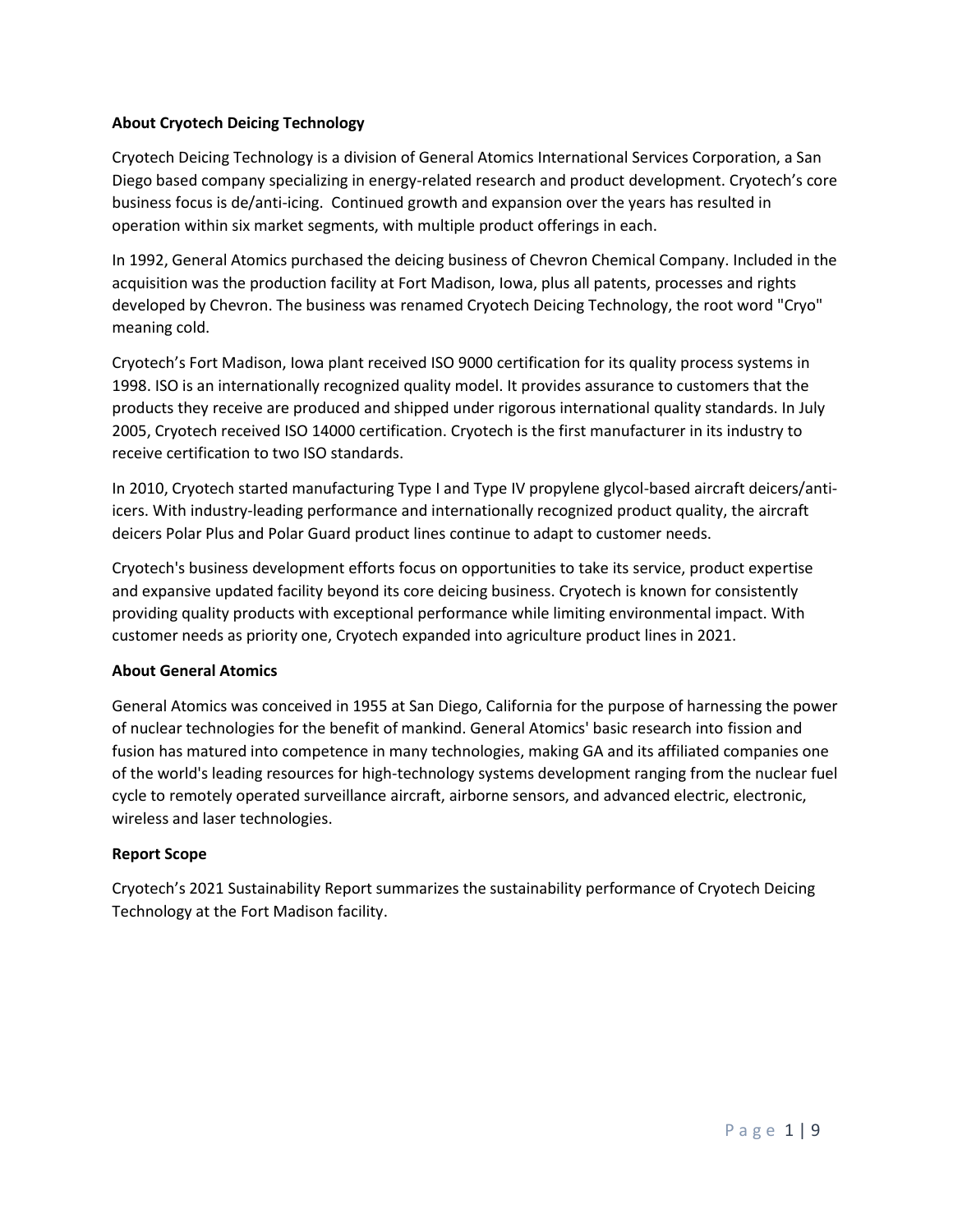

## **Business Policy**

#### **OUR VISION**

Be the world leader in deicing/anti-icing technologies and other products and services to make customers' problems go away and create stakeholder value.

#### **OUR MISSION**

Achieve outstanding customer satisfaction.

Continually improve processes and efficiencies within our business.

Work within planned budgets and schedules.

Manufacture and deliver innovative, high-quality, cost-effective products.

Protect the environment through regulatory compliance, prevention of pollution, and innovation.

Provide our employees a safe, productive, and rewarding work environment.

#### **OUR CORE VALUES**

**Act with INTEGRITY** Provide Excellent CUSTOMER SERVICE **Embrace COLLABORATION Aspire to INNOVATE Assume ACCOUNTABILITY Strive for CONTINUAL IMPROVEMENT Treat Everyone with RESPECT** Promote ENVIRONMENTAL STEWARDSHIP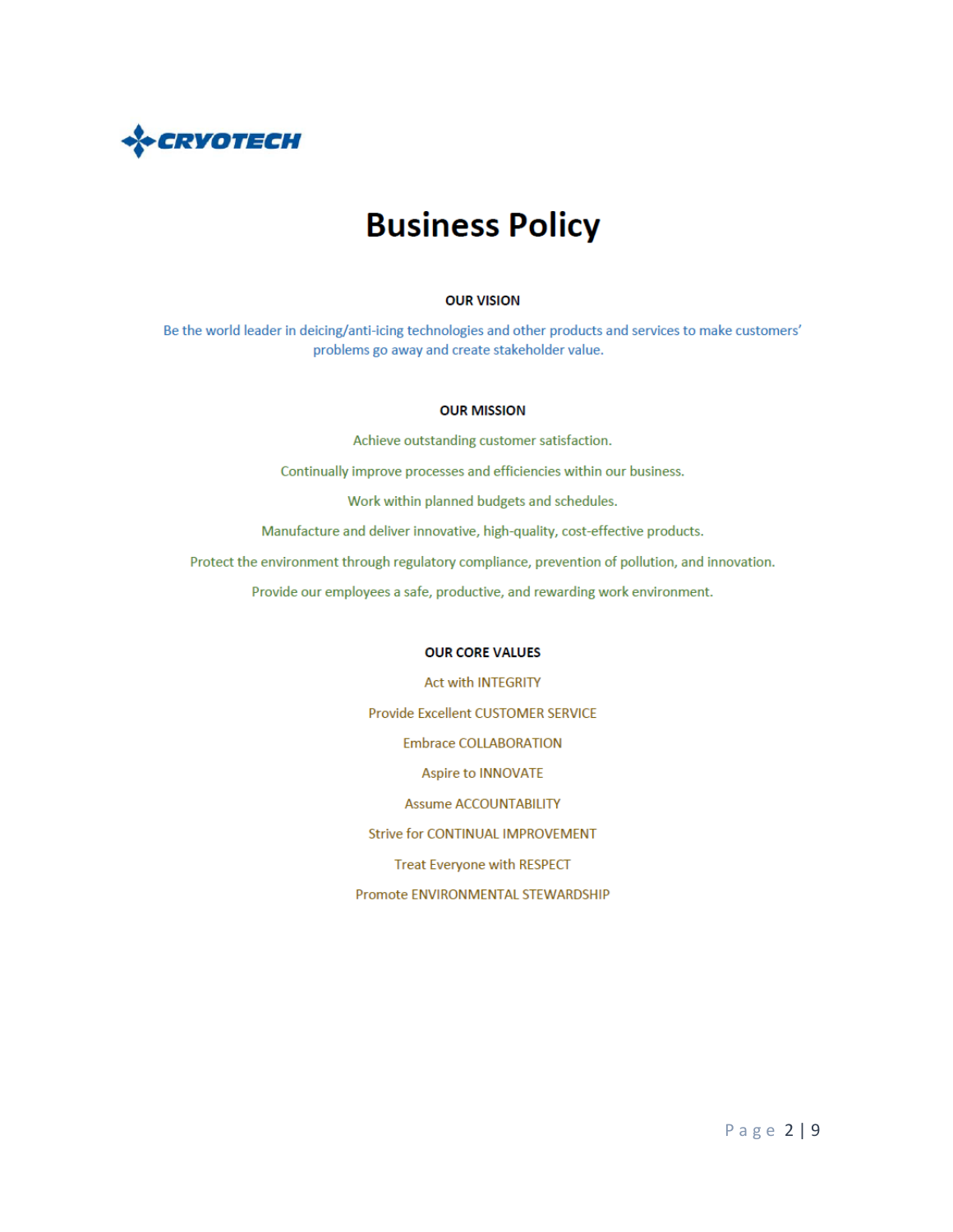## Contents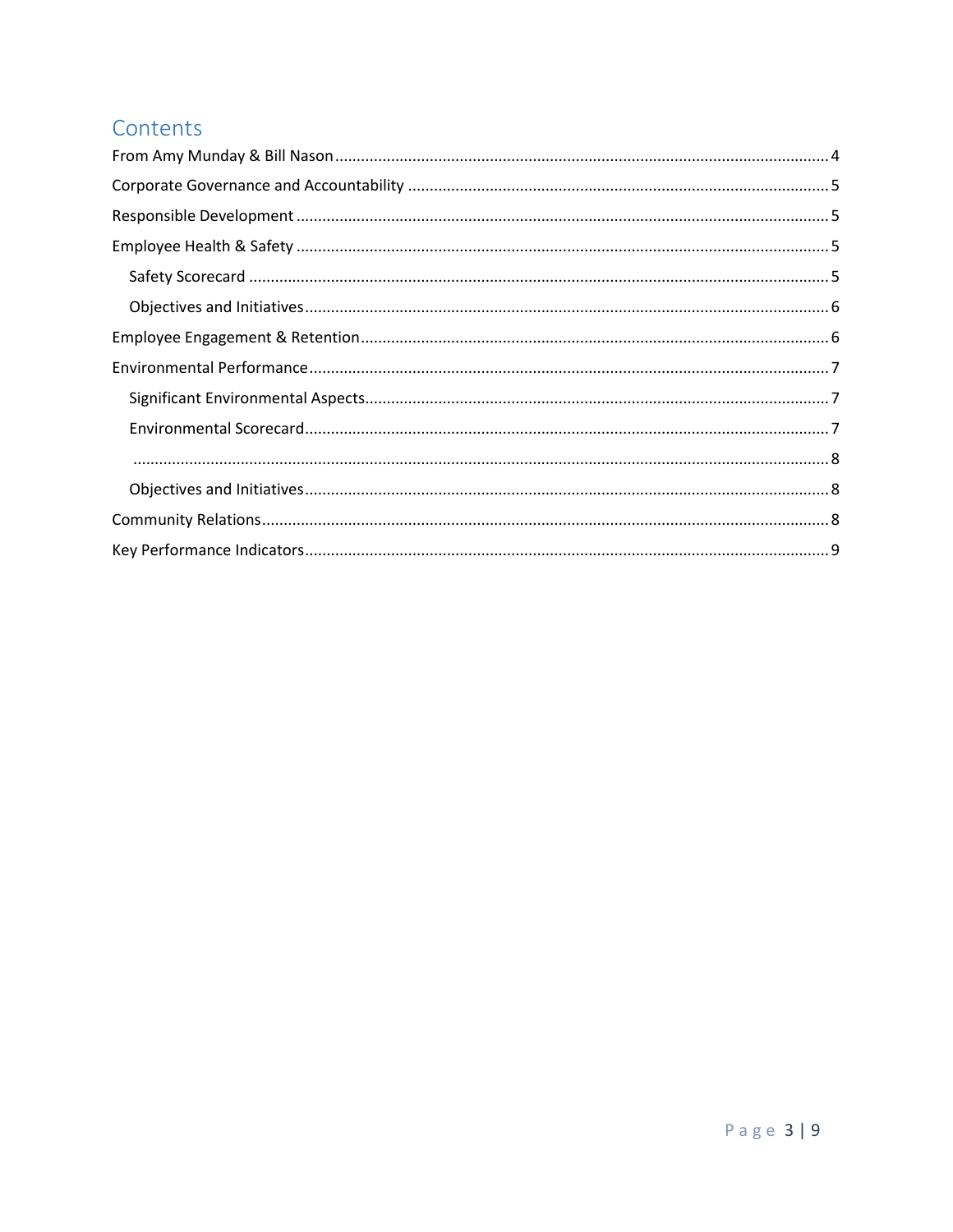## <span id="page-4-0"></span>From Amy Munday & Bill Nason

We are pleased to issue our third bi-annual Sustainability Report. Cryotech continues its sustainability journey achieving further improvements in key metrics that mark our progress in reducing our impact on the environment and our use of fossil fuels. These improvements have come while the demand for our products has increased. Reducing our carbon footprint while increasing our production is challenging, to say the least, but the Cryotech team is up to this challenge.

We've continued our record of excellent environmental stewardship and have achieved marked improvements in our employee health and safety metrics.

These improvements have all been accomplished while still dealing with the effects of a global pandemic. The Cryotech team continues to demonstrate that it is resilient, flexible, dedicated, and infused with a spirit of continuous improvement.

We look forward to the challenges ahead, as we strive to be a valued partner to our customers, our team members, and our community.

my Dunday

VP, Sales and Marketing

VP, Operations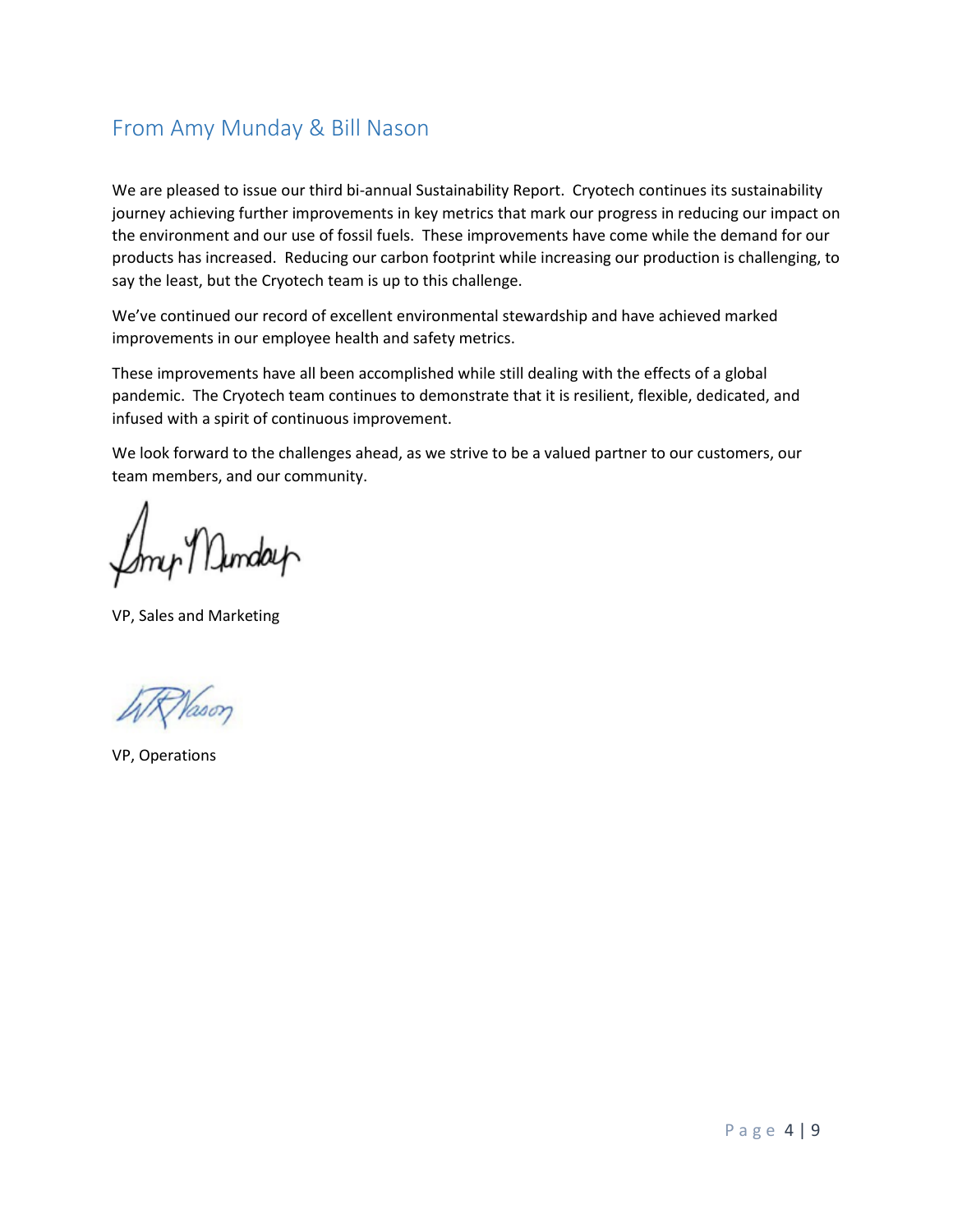## <span id="page-5-0"></span>Corporate Governance and Accountability

Cryotech Deicing Technology is subject to and complies with General Atomics' Code of Business Ethics and Standards of Conduct (Company Policy CP-003).

It is the policy of the Company to comply with all laws governing its domestic and foreign operations and to conduct its affairs in keeping with the highest moral, legal, and ethical standards. This Code of Business Ethics and Standards of Conduct is endorsed by the Company's shareholder, its Board of Directors, and management and applies to all employees of the Company.

The policy specifically identifies requirements for its commitment to product quality and safety, fair business competition, maintenance of accurate business records, fair employment practices, legal and fair interactions with customers and suppliers, protection of the environment and employee safety and health, and maintenance of a position of trust. The policy also identifies procedures for reporting ethical violations both internally and externally and specifies that employees who report such irregularities are protected from adverse action or retribution.

The policy is available to employees on the company's internal web site.

## <span id="page-5-1"></span>Responsible Development

Cryotech's Responsible Development Team operates under the direction of Cryotech management and is responsible to develop and implement initiatives to improve the performance of Cryotech in the areas of environmental stewardship, sustainability, social governance, and corporate citizenship.

## <span id="page-5-2"></span>Employee Health & Safety

Cryotech Deicing Technology has integrated protection of employee safety and health into its mission, as stated in the Company Business Policy. In addition, the company is subject to and complies with General Atomics' policy on Environmental Health & Safety (Company Policy CP-700).

The policy commits to protect the environment and promote the health and safety of employees, visitors, and communities in which the Company operates and to conduct its operations in full compliance with applicable environmental, health, and safety laws and regulations.

Cryotech's CEO is responsible for ensuring that all operations within Cryotech are conducted within applicable EH&S laws and regulations. Each Cryotech employee is responsible for EH&S programs and procedures and for attending EH&S training as necessary or appropriate with respect to such employee's job title and duties.

## <span id="page-5-3"></span>Safety Scorecard

- $\bullet$  OSHA Recordable Injury Rate (TRIR)<sup>1</sup>: 0.00
- DART Injury Rate<sup>2</sup>: 0.00

<sup>&</sup>lt;sup>1</sup> Injuries recorded per U.S Occupational Safety & Health Administration rules. Recordable injury rate (TRIR) = Number of Recordable Injuries x 200, 000/Total Hours Worked.

<sup>&</sup>lt;sup>2</sup> DART Injury Rate = Number of Injury/Illness Cases Requiring Days Away from Work or Restricted Work Days x 200,000/Total Hours Worked.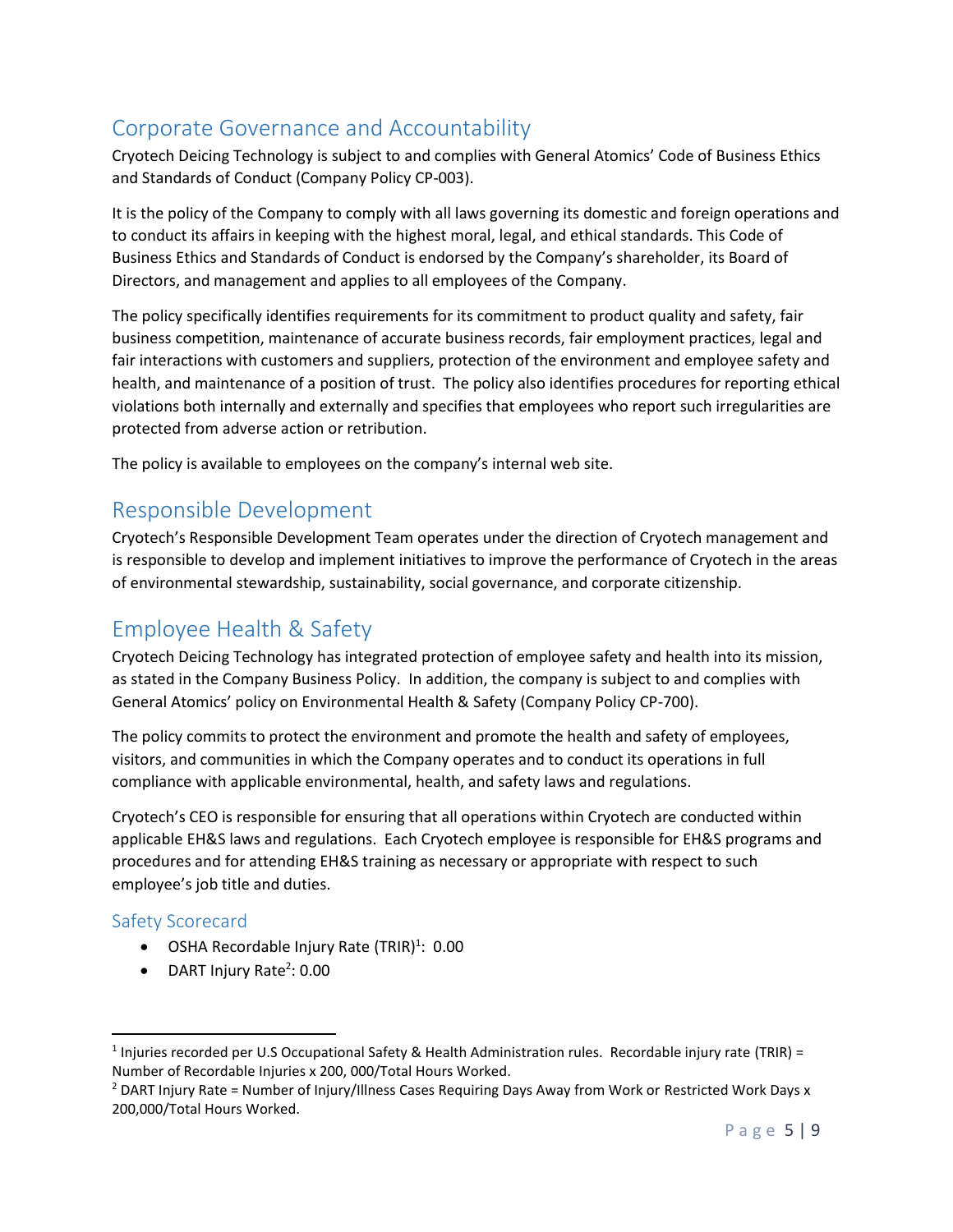- Lost Work Day Injury/Illness Rate<sup>3</sup>: 0.00
- Safety Training: 1740 Training Modules Assigned/1740 Training Modules Completed, 100% Completion



### <span id="page-6-0"></span>Objectives and Initiatives

- Achieve OSHA Recordable Injury Rate below industry average of 1.7.
- Maintain EH&S-required training at 100% completion.
- Develop and establish EHS leading indicator metrics.

## <span id="page-6-1"></span>Employee Engagement & Retention

Cryotech is supported by General Atomics' Human Resources Dept. for employee engagement and retention. Employees are offered opportunities for health, wellness, and professional development through GA programs.

- GA Learning & Organizational Development: General Atomics' Learning & Organizational Development team is committed to partner across the enterprise to provide high quality learning and organizational development services by offering:
	- o Leadership development
	- o Professional skills development
	- o Enterprise learning support services
	- o Talent management, assessments, and coaching
- Mission Excellence: Cryotech's and General Atomics' employee recognition program. The company encourages supervisors and peers to formally recognize performance of team members who go above and beyond on a project or who consistently demonstrate the company's values through its Mission Excellence program. The program features a social sharing wall and monetary awards for excellence.

<sup>&</sup>lt;sup>3</sup> Lost Work Day Injury/Illness Rate= Number of Injury/Illness Cases Requiring Days Away from Work x 200,000/Total Hours Worked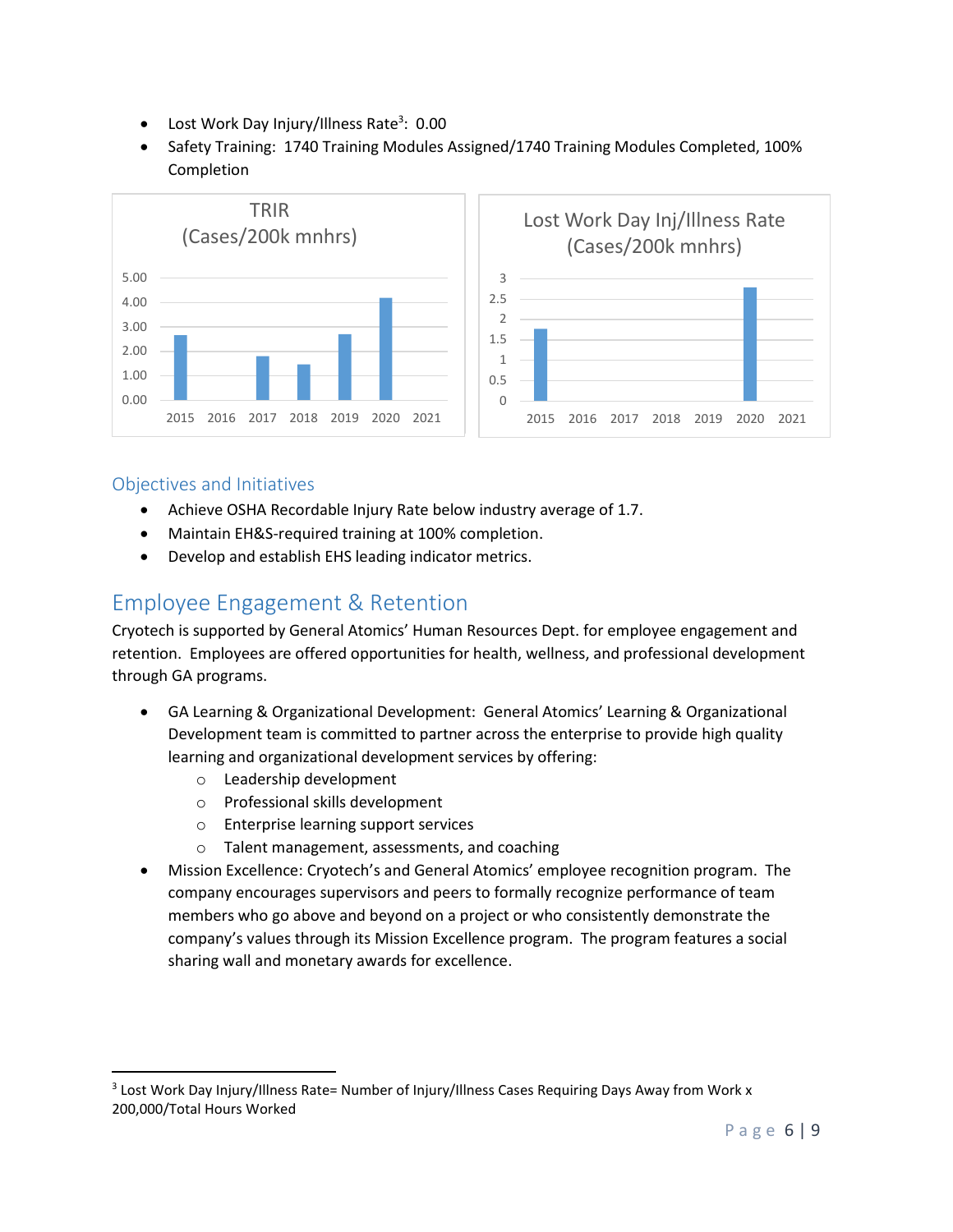## <span id="page-7-0"></span>Environmental Performance

Environmental stewardship is a core value at Cryotech Deicing Technology. Cryotech's Environmental Management System has been certified to ISO 14001-2015 standards. The standards require regulatory compliance as well as continuous improvement with respect to the company's environmental aspects.

## <span id="page-7-1"></span>Significant Environmental Aspects

Cryotech has identified the following significant environmental aspects:

- Solid waste disposal (non-hazardous)
- Air emissions
- Water use
- Energy use
- Chemical spills (potential)

Cryotech has initiated monitoring and measurement systems to quantify these aspects and has established baselines to which the results of future improvement and reduction efforts may be compared.

## <span id="page-7-2"></span>Environmental Scorecard

- Municipal Solid Waste: 3 kg/Metric Ton of Production
- Energy Use Intensity: 1.52 GJ/Metric Ton of Production
- Water Use Intensity: 14.5 m<sup>3</sup>/Metric Ton of Production
- $\bullet$  CO<sub>2</sub> e (scope 1): 0.063 Metric Ton/Metric Ton of Production
- Reportable Spills: 0
- NOV's: 0



#### *Since 2016:*

- *Cryotech's water savings could fill over 1045 Olympic swimming pools*
- *Cryotech's electricity savings could power over 2200 homes for a year*
- *Cryotech's natural gas savings could heat over 4200 homes for a year*
- *Cryotech's waste reduction efforts have diverted over 1000 dump truck loads out of the local landfill*
- *Cryptech's paper reduction efforts save 6 trees a year*
- *Cryotech has recycled enough steel to make over 527 pickup trucks*
- *Cryotech has reduced its CO<sup>2</sup> emissions rate equivalent to taking over 4700 cars off the road*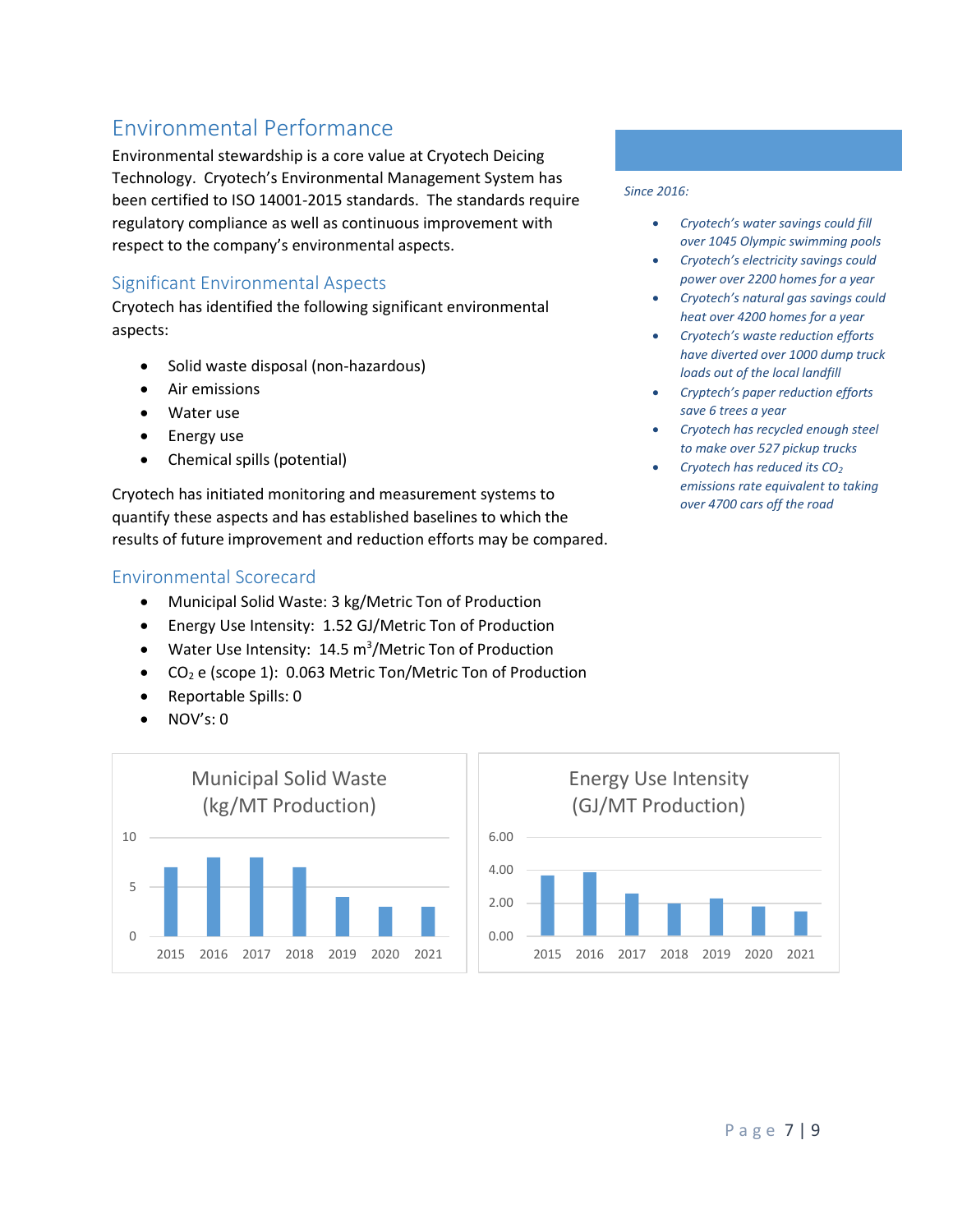

### <span id="page-8-0"></span>Objectives and Initiatives

- Reduce municipal solid waste (to landfill) by 20% from 2021 levels by 2024.
- Increase solid waste directed to recycling by 20% from 2021 levels by 2024.
- Implement capital projects reduce the use of natural gas, electricity, water, and reduce the volume of landfilled municipal solid waste.
- Evaluate alternate raw materials from sustainable sources.

## <span id="page-8-1"></span>Community Relations

Cryotech strives to be a good neighbor and a good corporate citizen. Corporate sponsorship opportunities that align with the Cryotech Business policy are carefully chosen at the local and national level. Cryotech is proud to have sponsored coats for the homeless through the Empowerment Plan, supported veterans through Snowball Express and adopted a Polar Bear through the World Wildlife Fund. Cryotech and its employees actively continue to support the local charities and activities listed below:

- United Way corporate campaign participant
- Christmas for Kids collection site
- Parade of Lights event sponsor
- Member of Fort Madison Chamber of Commerce and Lee County Economic Development
- Living Lands & Waters Adopt a River Mile by reducing pollution in and around the river
- Donated to area youth programs such as Fort Madison Area Arts Association and local school organizations
- Donated to P.A.W.S. (no-kill animal shelter)
- Donated to local Food Pantry